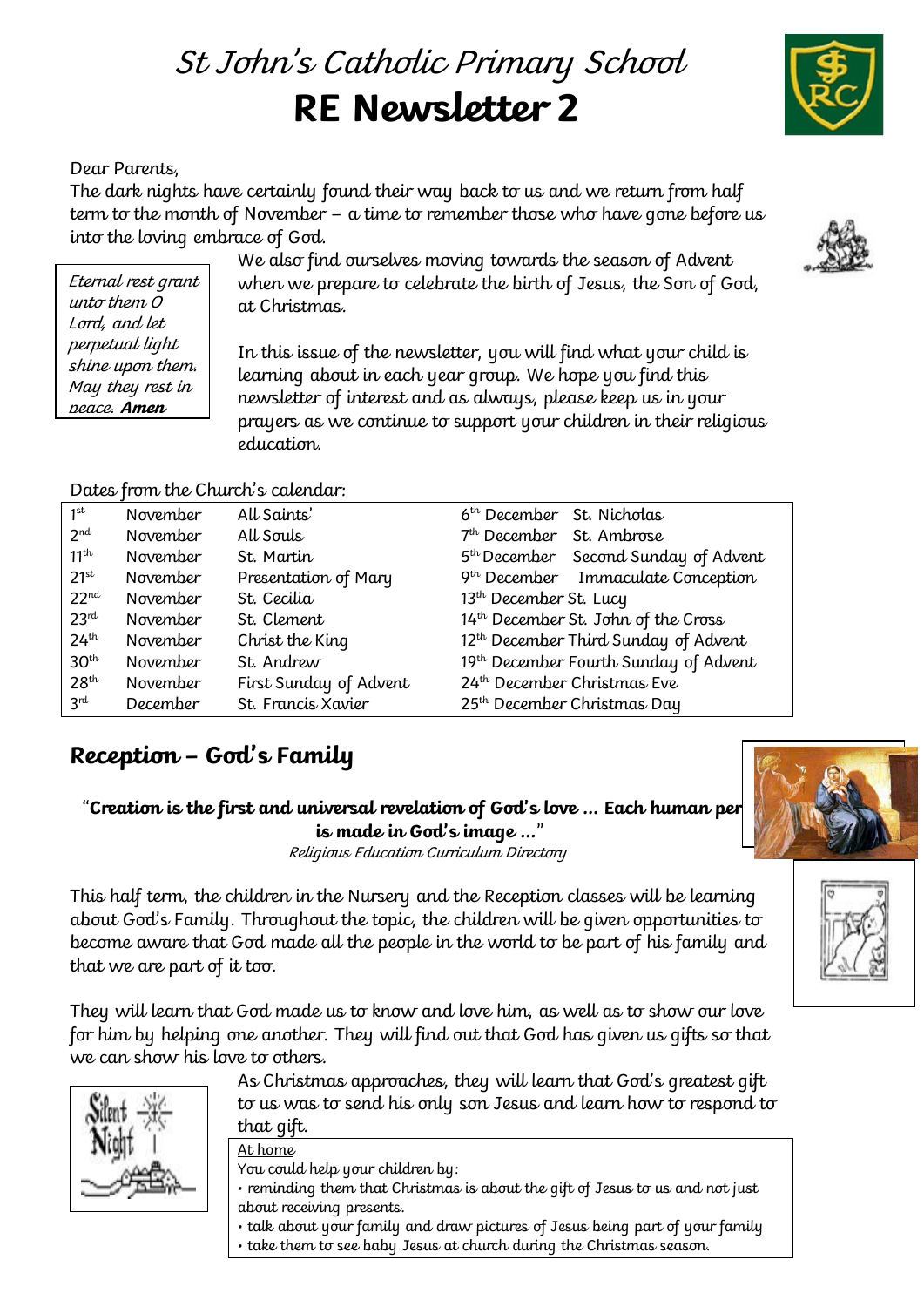# **Year 1 – Mary, the Mother of God**

The children will learn that God sent the Angel Gabriel with a messag to Mary and learn why this is important. They will learn that God ask Mary to be the mother of his son and will have an opportunity to refle on her response.



They will hear about Mary's visit to her cousin, Elizabeth and reflect on the good news. They will begin to reflect on how we can prepare to celebrate the birth of Jesus and learn that Mary is our mother in heaven and that she is looking after us.

At home

You could help your children by:

• reinforcing why Mary is important for Christians

• discussing the importance of mothers

# **Year 2 – The Mystery of God**

### "**God is one and God is Three, a Trinity of persons: Father, Son and**

#### **Holy Spirit**"

#### Religious Education Curriculum Directory

The children will learn about and reflect on mysteries. They will be encouraged to say and reflect on what they wonder about. The children will learn that there are three persons in one God and that we can experience God in three different ways as Father, Son and Holy Spirit.

They will learn about and reflect on God's choice of Mary and Joseph and know that Jesus is God's gift to the whole world.

At home

You could help your children by:

• reminding them, as they make the sign of the cross, that God is Father, Son and Holy Spirit

• reading the Christmas story and encourage them to ask questions

### **Year 3 – Mary, our Mother**

### "**Mary the Mother of Jesus and therefore the Mother of God is the first disciple…She is the Church's model of faith and charity and because of her singular response to God's Word is Mother of the Church.**"

Religious Education Curriculum Directory

The children will learn that God called Mary to be the Mother of Jesus and learn how Mary responded to God's call. They will learn the 'Hail Mary' and begin to understand what the words mean.



They will learn that Advent is a time to prepare for the coming of Jesus at Christmas and begin to understand that Christmas is a celebration of the birth of Jesus, the Son of God. They will also learn about the stories of the shepherds and the wise men's visit to see the baby Jesus.

At home You could help your children by: • saying the 'Hail Mary' everyday

• talking with them about the importance of Mary in Jesus' life